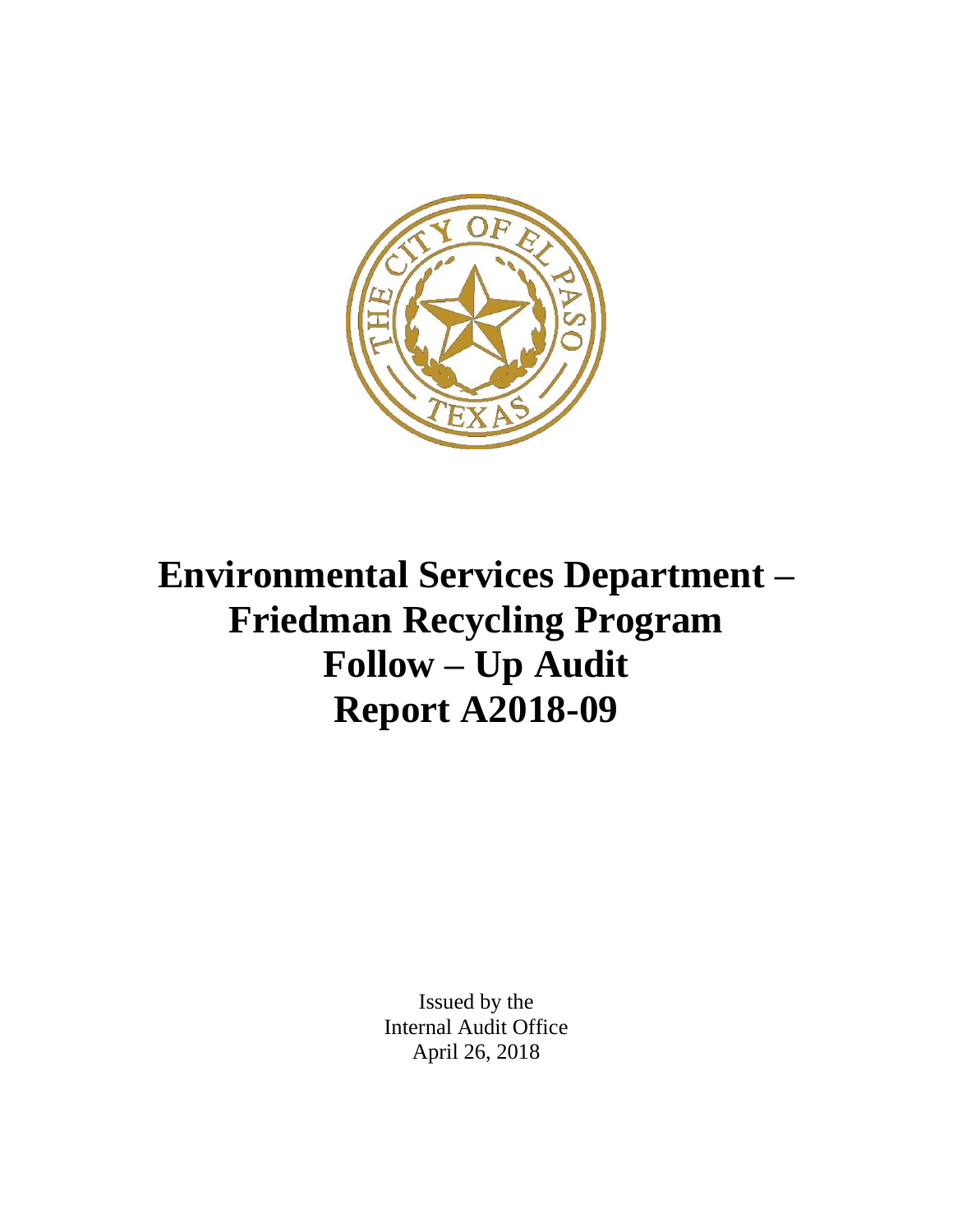### *EXECUTIVE SUMMARY*

The Internal Audit Office conducted a Follow-Up Audit of the Environmental Services Department – Friedman Recycling Program Audit Report dated September 28, 2016. The original Audit Report contained three findings. Upon completion of the audit fieldwork, we have determined the status of the recommendation for each audit finding as outlined in the table below:

| <b>Finding</b> |                                                                                                                                                                                                                                                                                                                                                                                                                                                                                                                                 |                                                     |
|----------------|---------------------------------------------------------------------------------------------------------------------------------------------------------------------------------------------------------------------------------------------------------------------------------------------------------------------------------------------------------------------------------------------------------------------------------------------------------------------------------------------------------------------------------|-----------------------------------------------------|
| No.            | <b>Description of Findings</b>                                                                                                                                                                                                                                                                                                                                                                                                                                                                                                  | <b>Status</b>                                       |
|                | According to the June 27, 2016 Friedman's Materials Composition<br>Audit, contamination rates for City Recycling Materials are 26.26%.<br>Environmental Services' goal for contamination is 15%, an 11.26%<br>difference. City contamination rates have increased from 17% to<br>26.26%, a 9.26% escalation, from 2007 to 2016. A key indicator<br>attributing to the increasing and high contamination rates is the lack of<br>funding spent for public outreach efforts to educate City residents how<br>to recycle properly. | In Progress –<br>Management will<br>Assume the Risk |
| 2              | Friedman Recycling records the weight of ESD Trucks and calculates<br>the tonnage amounts of Recyclable Materials delivered by ESD trucks.<br>The Environmental Services Department does not review and verify<br>the recorded weight of ESD trucks and the calculated tonnage amounts<br>of delivered Recyclable Materials.                                                                                                                                                                                                    | Implemented                                         |
| 3              | Environmental Services' manual titled "Standard Operating<br>Processes" for the Recycling Division has not been finalized and<br>approved by the Environmental Service Director or the appropriate<br>designee.                                                                                                                                                                                                                                                                                                                 | Implemented                                         |

For a detailed explanation of the findings and current observations please refer to the appropriate finding contained in the body of this Audit Report.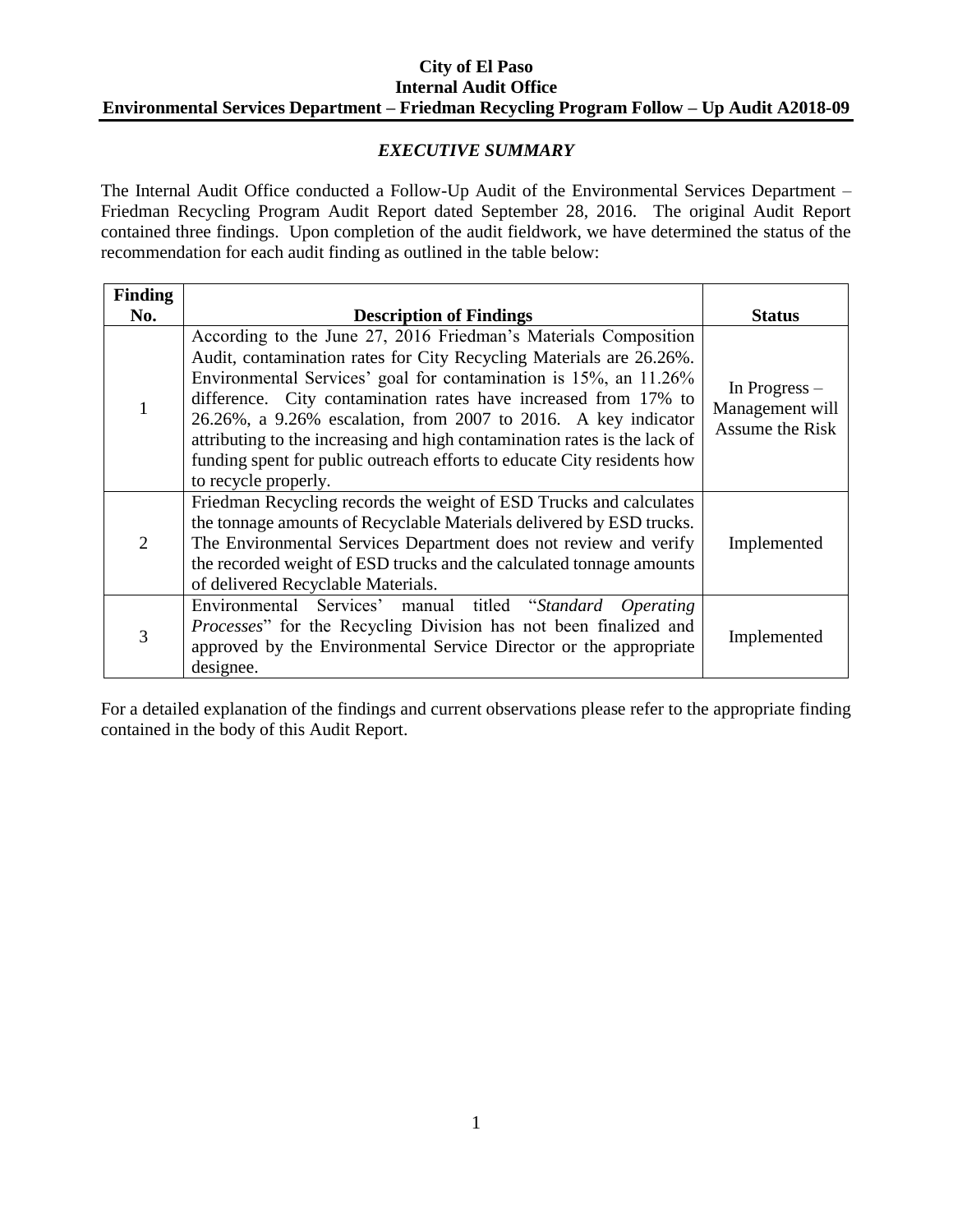### *BACKGROUND*

The City entered into a contract with Friedman Recycling of El Paso (Friedman Recycling) in February 2006 for the processing of recycling materials. The City's curbside recycling program began in April 2007. Since 2006, Friedman Recycling has requested and has been granted two amendments to the original contract (2011 and 2015).

According to the March 5, 2018, Special City Council Meeting discussion, on February 5, 2018, Friedman Recycling submitted a third request for a contract amendment due to changes in the recycling market. The recycling market is experiencing a disruption due to China's National Sword Program that imposes severe restrictions on the import of recyclable materials. Until recently, China has been the world's largest importer of recycled paper and plastics, including most of El Paso's mixed paper and plastics. As a result of the volatility in the recycling market, Friedman Recycling is reporting significant increases in processing costs and significant losses each month from hiring additional sorters, slowing down the processing line, and stockpiling material due to insufficient orders. In the last Fiscal Year the City paid an average of \$16.40 per ton of recyclables processed. Friedman Recycling requested that the City pay an additional \$20.00 per ton, which would increase the average cost to approximately \$36.00 per ton to process the City's recyclable materials. The City currently charges private citizens and businesses \$26.00 per ton for disposal at the City Landfill.

City Council opted out of amending the contract and paying more money to Friedman Recycling. The Environmental Services Director hopes that Friedman Recycling is able to "weather the storm." The recycling program has not been successful since its inception 11 years ago. In that time, the City has invested about \$68 million and has only saved about eight months' worth of landfill space. The program was started to reduce waste that enters the landfill and contribute to the preservation of the environment in a long-term and cost effective manner.

## *AUDIT OBJECTIVES*

The audit objective was to ensure that corrective action was taken by management to address the recommendations detailed in the original Audit Report dated September 28, 2016.

## *AUDIT SCOPE*

The audit period covered the operations of Fiscal Year 2018.

## *AUDIT METHODOLOGY*

To achieve our audit objectives we:

- Conducted interviews with the Environmental Services Department (ESD) and Friedman Recycling staff.
- Conducted a review of the "Recycling Division Standard Operation Process Manual".
- Reviewed and analyzed:
	- o ESD's contamination rate,
	- o Public Outreach Funds,
	- o Material Composition Audit and Contamination Rate Reports,
	- o Reported tonnage amounts, and
	- o ESD and Friedman's Recycling Inventory List of tare weights,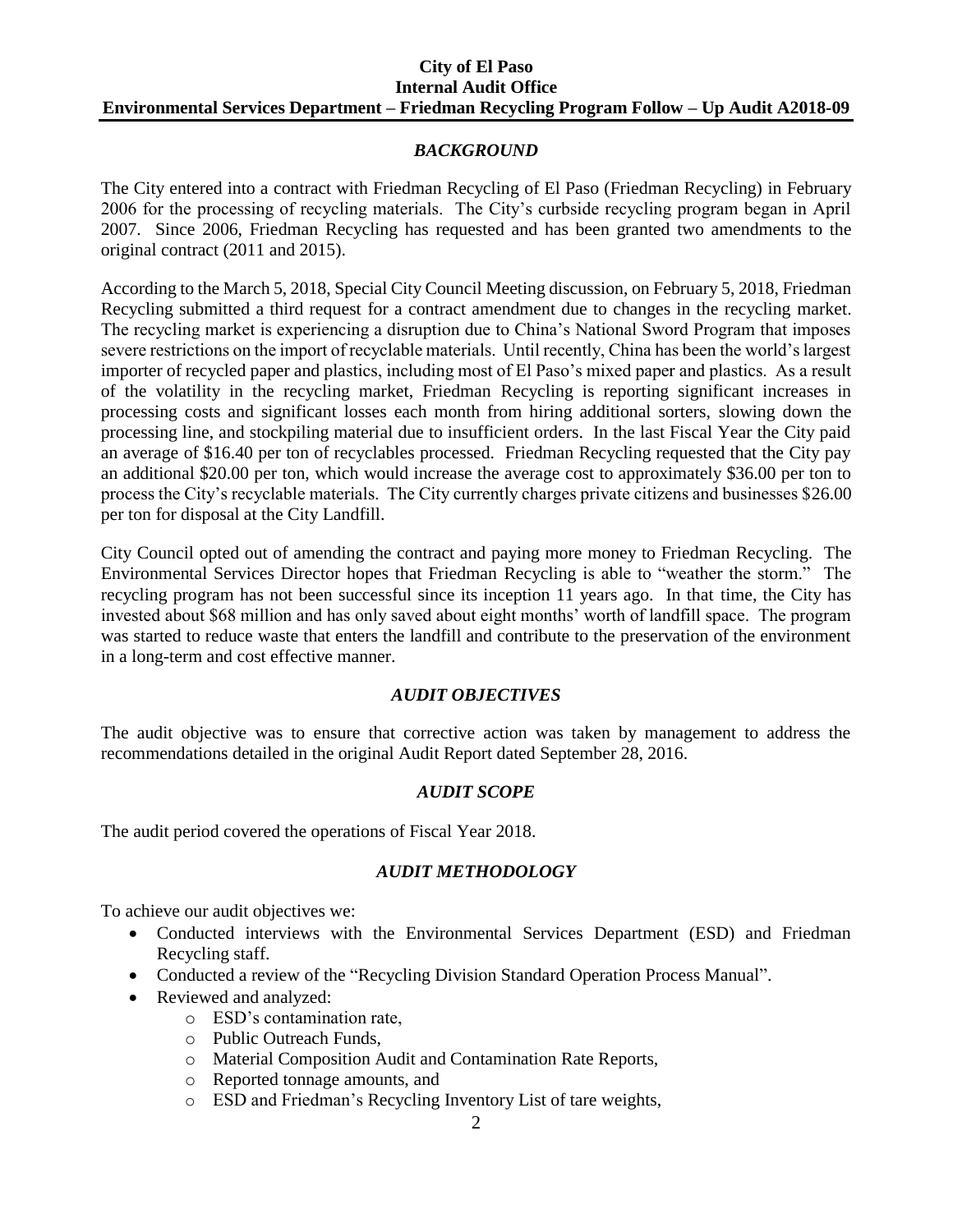We conducted this audit in accordance with *Generally Accepted Government Auditing Standards* and the *International Standards for the Professional Practice of Internal Auditing*. Those standards require that we plan and perform the audit to obtain sufficient, appropriate evidence to provide a reasonable basis for our findings and conclusions based on our audit objectives. We believe that the evidence obtained provides a reasonable basis for our findings and conclusions based on our audit objectives.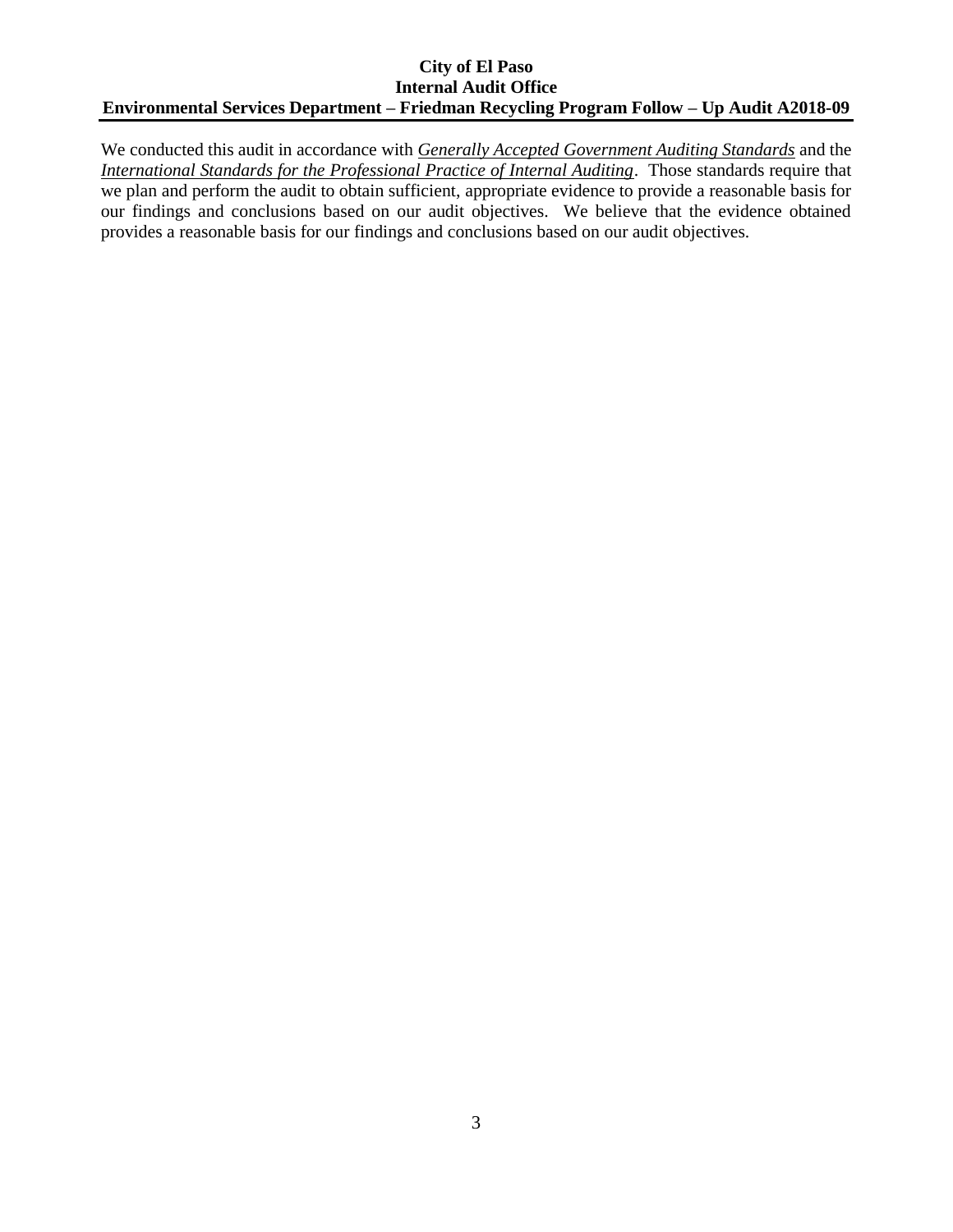## *ORIGINAL FINDINGS, ORIGINAL RECOMMENDATIONS, MANAGEMENT'S RESPONSE TO ORIGINAL FINDINGS, CURRENT OBSERVATION, AND STATUS*

Based on the results of follow-up test work, each original finding recommendation will be designated with one of the following four status categories:

|                 | The finding has been addressed by implementing the original corrective action |  |  |  |
|-----------------|-------------------------------------------------------------------------------|--|--|--|
| Implemented     | or an alternative corrective action.                                          |  |  |  |
| In Progress     | The corrective action has been initiated but is not complete.                 |  |  |  |
|                 | The recommendation is no longer applicable due to changes in procedures or    |  |  |  |
| Not Applicable  | changes in technology.                                                        |  |  |  |
| Not Implemented | The recommendation was ignored, there were changes in staffing levels, or     |  |  |  |
|                 | management has decided to assume the risk.                                    |  |  |  |

## **Finding: 1**

## **Contamination Rates for City Recyclable Materials**

City of El Paso's Strategic Plan 2016:

Goal 8.6 – *Provide long-term, cost effective, sustainable regional solid waste solutions.*

2<sup>nd</sup> Amendment of the Addendum to the Single Stream Curbside Recycling Processing Services, Solicitation No. 2006-015,

- Section 2.1 "Introduction" states that: *The goals of the City were, and continue to be, to maximize the fullest recovery possible of Recyclable Materials from single-family residents in the City and to achieve the most cost-effective solution.*
- Section 2.1.1.1 states that: *Since contamination can be a significant problem in residential recycling collection,… After the first five years of the Contract, additional public education expenditures will be subject to approval by El Paso City Council. The City will determine how public education funds are directed. Additionally, the City will develop policies/ordinances aimed at further reducing curbside recyclable material contamination.*
- Section 3.02 states that: *If and when contamination/residual levels reach 15% or less, Contractor shall pay the City a bonus of \$1.00 per ton for each ton of recyclables delivered by the City, for the primary purpose of public education regarding the City's recycling program. This \$1.00 per ton shall be in addition to the \$0.50 per ton identified in Section 2.1.3 to this Second Amendment.*

A review of the City's contamination rates identified the following:

- According to the June 27, 2016 Friedman Materials Composition Audit, the contamination rate for the City is 26.26%. Environmental Services' goal for contamination is 15%, an 11.26% difference.
- From Fiscal Years 2007 to 2016, the City's contamination rates increased from 17.00% to 26.26%, a 9.26% escalation.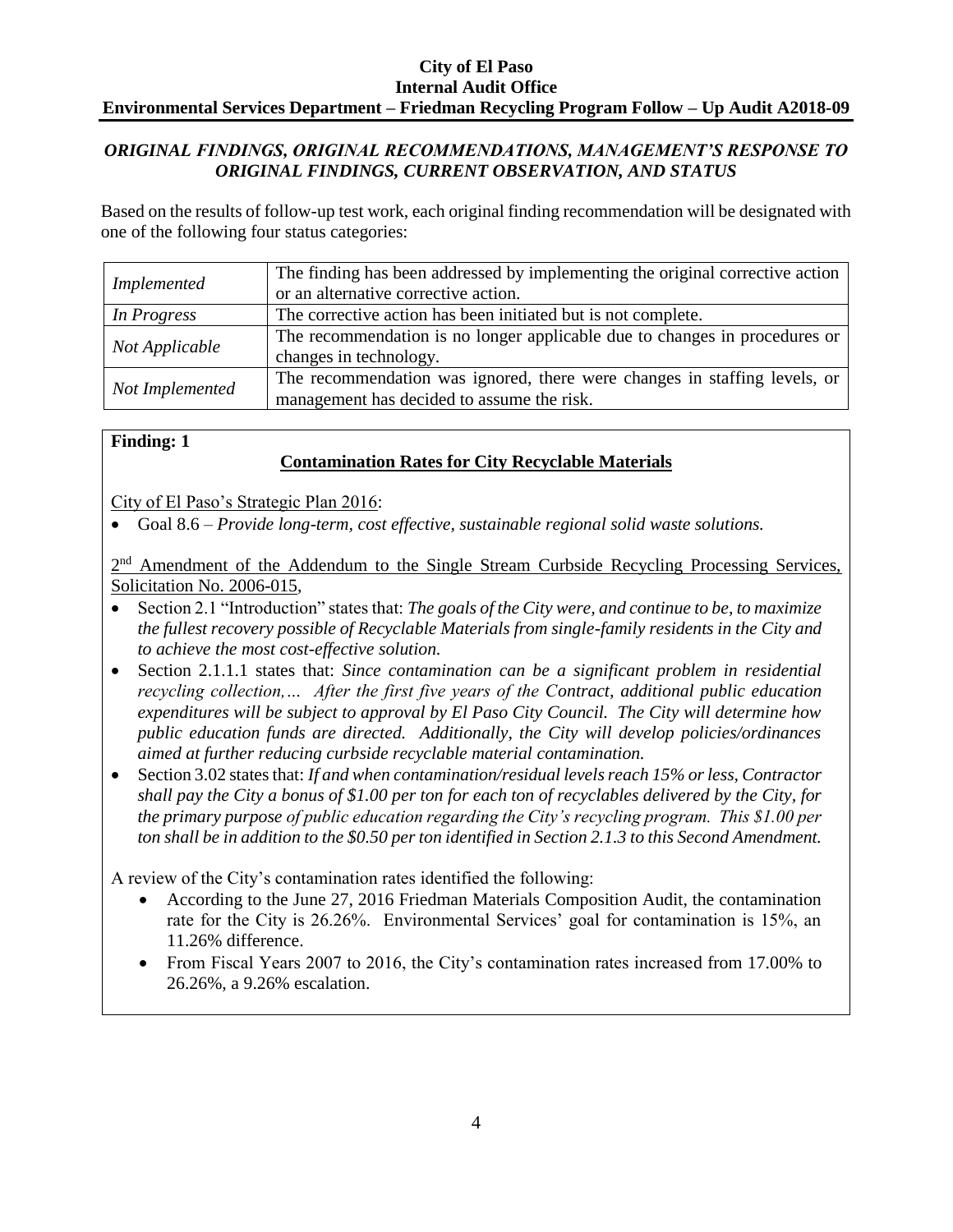# **City of El Paso**

| <b>Internal Audit Office</b>                                                              |
|-------------------------------------------------------------------------------------------|
| Environmental Services Department – Friedman Recycling Program Follow – Up Audit A2018-09 |



A key indicator attributing to the increasing and high contamination rates is the lack of funding spent for public outreach efforts to educate City residents how to recycle properly. A review of the Environmental Services' Account 531020: *"Promotional Supplies"* identified the following funds were used for public outreach/education efforts regarding recycling as of September 14, 2016:

|          | <b>FY2010</b> | $\mid$ FY2011 $\mid$ FY2012 | <b>FY2013</b> | <b>FY2014</b> | $ $ FY2015 $ $ FY2016 |         |
|----------|---------------|-----------------------------|---------------|---------------|-----------------------|---------|
| Expenses |               | \$1,829                     | \$1,737       | \$1,190       | \$666                 | \$6,342 |
|          |               |                             |               |               |                       |         |

Source: COEP PeopleSoft – Financials

 For Fiscal Year 2017, the Environmental Services Department allocated \$300,750 for Public Outreach/Education in an effort to improve the City's contamination rates

## **Recommendation:**

The Environmental Services Department should ensure that funds are spent for public education efforts regarding recycling aimed at reducing curbside recycling material contamination.

## **Management's Response**

The Environmental Services Department (ESD) has developed a marketing and communications campaign to educate the public on the City's Curbside Recycling Program in order to reduce contamination, increase the diversion rate, and increase participation in the recycling program. The public education campaign will include advertising through billboards (static and electronic), radio spots, television commercials, City 15, social media, Sun Metro busses, ESD collections fleet, bus benches, trash can ads, and the City's website. Educational brochures, flyers, and promotional items will be used to supplement the campaign whenever presentations are given to community groups, neighborhood associations, and other civic groups.

ESD will ensure that the funds allocated to the public education campaign are spent each year so that we can meet our recycling goals. In addition, ESD will continue to request an appropriate budget to fund a public education campaign.

**Responsible Party** Raeann Ortega, Recycling Operations Manager

## **Implementation Date**

September 1, 2016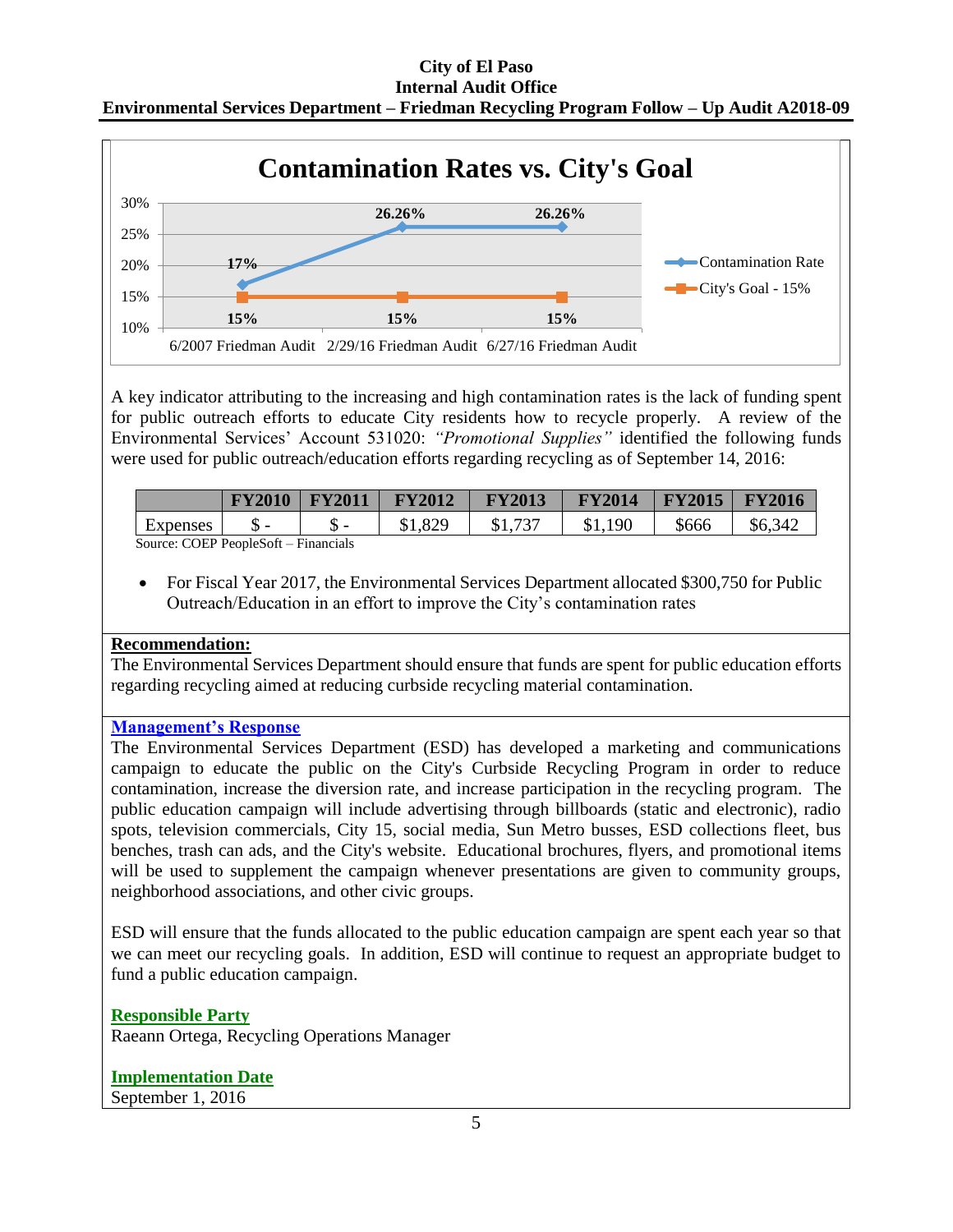#### **City of El Paso Internal Audit Office**

## **Environmental Services Department – Friedman Recycling Program Follow – Up Audit A2018-09**

#### **Current Observation**

- The Environmental Services Department has ensured that funds are spent for public education efforts regarding recycling aimed at reducing curbside recycling material contamination.
	- o For FY 2017 a total of \$270,196.85 was spent for public outreach/education efforts.
	- o As of April 6, 2018 for FY 2018, a total of \$78,000.00 was spent for public outreach/education efforts.
- Although funds spent for public outreach/education efforts has increased, the contamination rate increased. According to the November 2017 Friedman Materials Composition Audit, the contamination rate for the City is 33.23%.
	- o An 18.23% difference from the Environmental Services goal for contamination of 15%.

#### **Status**

In Progress – The Chief Internal Auditor determined that no additional follow-up work will be conducted. The Environmental Services Management Team will assume the risk in trying to maintain the contamination rate at or under the department goal of 15%.

#### **Finding: 2**

## **Friedman's Weigh-In Process of City's Recyclable Materials**

City of El Paso's Strategic Plan 2016

 Goal 6.6: *Ensure continued financial stability and accountability through sound financial management, budgeting, and reporting.*

2<sup>nd</sup> Amendment of the Addendum to the Single Stream Curbside Recycling Processing Services, Solicitation No. 2006-015,

- Section 2.1.3 states that: *Contractor will pay the City \$0.50 per ton each month for educational purposes based on the tons of recyclables delivered by the City.*
- Section 3.02 states that: *City will provide or pay for the disposal of the first 1,000 tons of contaminants/residual during each year of the Contract at a disposal site of the City's choosing. The disposal of contaminants/residuals beyond the first 1,000 tons in each year of the Contract will be the responsibility of the Contractor… If and when contamination levels reach 15% or less,*  based upon the most recent materials composition audit, Contractor shall pay the City a bonus of *\$1.00 per ton for each ton of recyclables delivered by the City, for the primary purpose of public education regarding the City's recycling program.*
- *Section 3.11 states that: In a Revenue Sharing Scenario, the Contractor shall pay to the City a percentage of the difference between the Average Market Value and the MRF Operating Expense, multiplied by the total tons of recyclables delivered by the City in that month. In a Loss Scenario, the City will pay to the Contractor the difference between the Average Market Value and the MRF Operating Expense multiplied by the total of tons delivered by the City in that month as a tipping fee.*

Friedman Recycling records the weight of ESD Trucks and calculates the tonnage amounts of Recyclable Materials delivered by ESD trucks. Tonnage amounts for delivered Recyclable Materials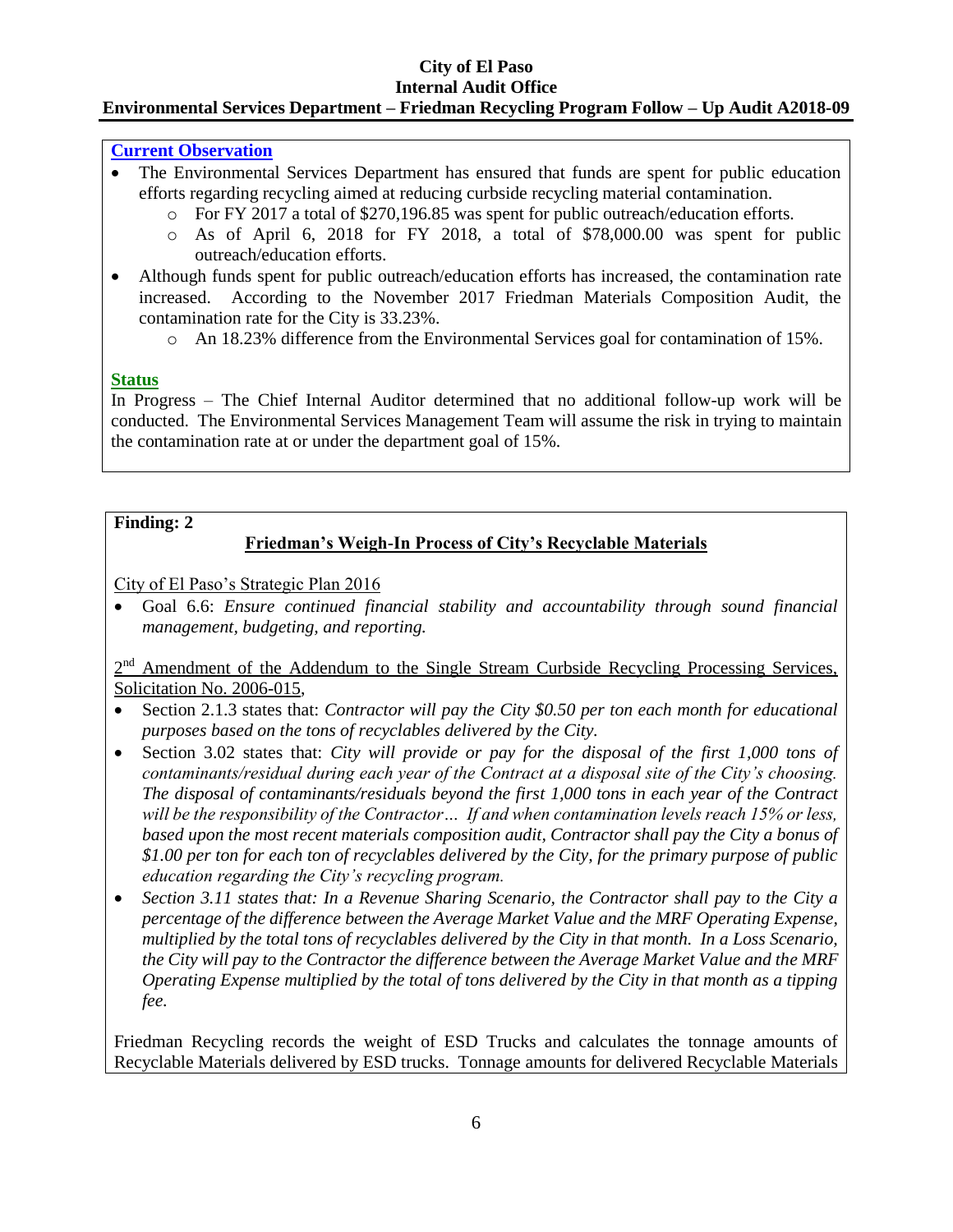## **City of El Paso**

#### **Internal Audit Office Environmental Services Department – Friedman Recycling Program Follow – Up Audit A2018-09**

are used to calculate educational assistance payments, contamination responsibilities, and revenue/loss share scenarios for the sale of all Recyclable Materials processed at the Friedman facility.

A review of "Friedman's Tonnage Reports" during the months of January 1, 2013 to June 30, 2016 (42 months) identified the following discrepancies:

- 6 out of 42 (14.3%) Tonnage Reports reviewed contained an incorrect monthly tonnage amount.
	- o Five of the miscalculation errors occurred in year 2015. A total of 671.19 out of 33,796.10 (1.99%) tons of City recyclable materials were underreported.
	- o One miscalculation error occurred in year 2016. A total of 52.42 out of 16,169.99 (0.3%) tons of City recyclable materials were underreported.

ESD truck tare weights are used by Friedman Recycling Co. to calculate the weigh-in amounts of delivered Recyclable Materials. A review of Friedman's inventory of ESD trucks as of July 18, 2016, identified the following discrepancies:

- Friedman's inventory of ESD trucks is not up to date when compared with Environmental Services' Fleet Inventory.
	- o 57 out of 159 (36%) ESD trucks need to be removed from Friedman's Inventory because they are no longer in service.
	- o 39 new ESD trucks and their Tare Weights need to be included in Friedman's Inventory.
- The Tare Weights listed in Friedman's Inventory for ESD trucks could not be tested.

Upon request, ESD did not have the Tare Weights for their current fleet of trucks available to validate Friedman's listed Tare Weights. On August 8, 2016, ESD provided a list of Tare Weights after the testing was complete.

## **Recommendation:**

The Environmental Services Department should implement a review process to verify Friedman's:

- Calculated tonnage amounts for Recyclable Materials delivered by ESD trucks.
- Recorded weight of ESD trucks.

## **Management's Response**

The Environmental Services Department (ESD) has implemented a review process to verify the calculated tonnage of recyclable materials delivered by ESD trucks to Friedman. On a daily basis, each driver receives a weight ticket when delivering material to the Friedman facility. The weight tickets are compiled daily and compared to the information electronically submitted by Friedman. If any discrepancies are noted, an email is sent to Friedman for further review and clarification. Upon review, a revised spreadsheet with the corrected information is resubmitted. Since the new process was implemented in July, we have not identified any discrepancies between the tonnages recorded by ESD and the tonnages recorded in Friedman's monthly reports.

ESD has also implemented a review process to verify the recorded weight of ESD trucks. When a truck is deadlined and no longer used for recycling collection, ESD will advise Friedman to remove the deadlined vehicle from the inventory. When a new truck is added to the inventory, ESD will advise Friedman so that the vehicle can be added to the inventory and the tare weight of the vehicle can be recorded.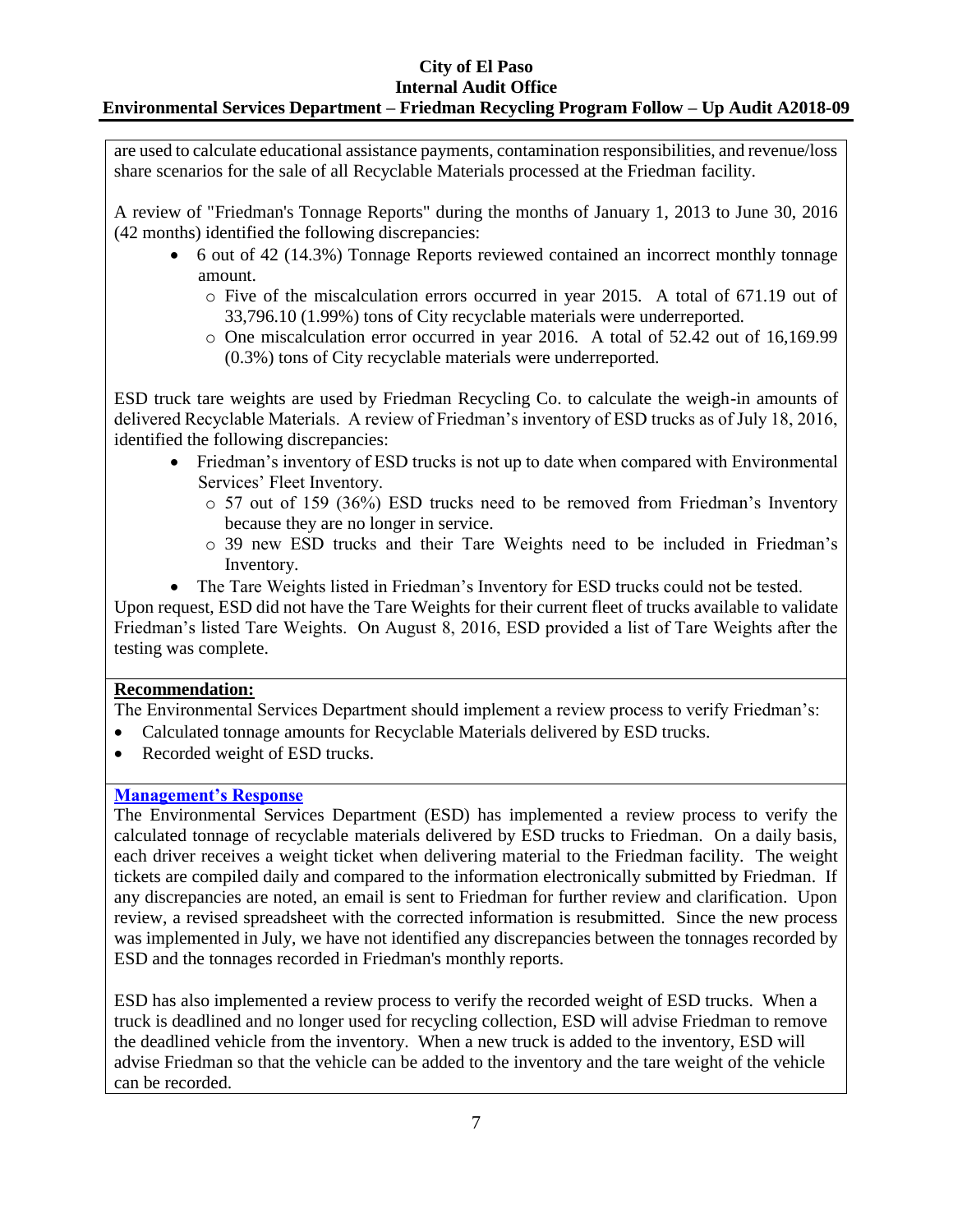#### **City of El Paso Internal Audit Office**

## **Environmental Services Department – Friedman Recycling Program Follow – Up Audit A2018-09**

### **Responsible Party**

Raeann Ortega, Recycling Operations Manager Terrence Newman, Fleet Maintenance Manager

#### **Implementation Date**

September 1, 2016

## **Current Observation**

The Environmental Services Department has implemented a process to verify calculated amounts for recyclable materials delivered by ESD trucks.

 A review of "Friedman's Tonnage Reports" for the month of February 2018 determined there were no discrepancies in amounts reported by Friedman Recycling.

Friedman Recycling is maintaining accurate records of tare weights of trucks. A comparison of tare weights reported on the February 28, 2018 Daily Tonnage Reports to Friedman's Recycling Inventory of ESD trucks identified that:

- 44 out of 47 (94%) truck tare weights were accurately reported.
- The tare weight discrepancies identified range from 20 to 33,770lbs, which may have been caused by an input error.

#### **Status**

Implemented

## **Finding: 3**

## **Recycling Division's Manual**

City of El Paso's Strategic Plan 2016:

 Goal 6.6 – *Ensure continued financial stability and accountability through sound financial management, budgeting and reporting.*

## Best business practices state that:

*A strong system of internal controls requires that policies and procedures are developed and written by management to establish criteria for executing routine or repetitive activities followed by an organization. The development and use of policies and procedures are an integral part of a successful quality system as it provides employees with the information and guidance to perform a job properly.*

Environmental Services' manual titled "*Standard Operating Processes*" (SOP) for the Recycling Division has not been finalized and approved by the Environmental Service Director or the appropriate designee. The following was identified during our review:

 On August 15, 2016, the Recycling Manager disclosed that there was not a specific SOP Manual for the Recycling Division therefore she took it upon herself to create one. The Recycling Manager stated the SOP Manual was created in May 2016 and continues to be updated since processes are changing continuously.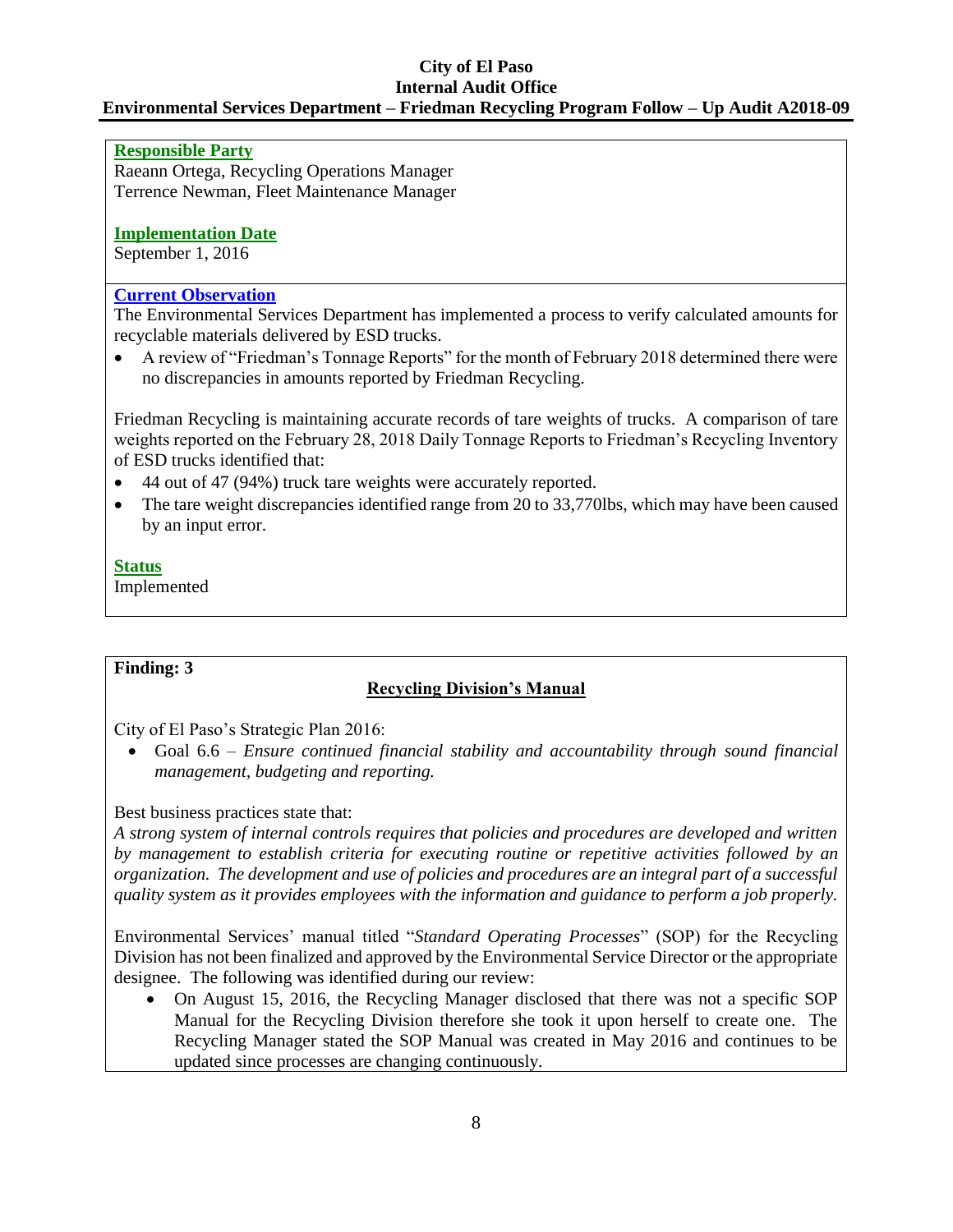#### **City of El Paso Internal Audit Office**

## **Environmental Services Department – Friedman Recycling Program Follow – Up Audit A2018-09**

The SOP Manual had not been submitted to the Environmental Services Director or an appropriate designee for review and approved.

## **Recommendation:**

The Environmental Services Department should:

- Ensure the SOP Manual has been finalized and approved by the Environmental Services Director or the appropriate designee.
- Distribute the SOP Manual to the Recycling Division staff once the manual is finalized.

## **Management's Response**

The SOP for the Recycling Division has been finalized, approved by the ESD Director, and distributed to the staff of the Recycling Division.

## **Responsible Party**

Raeann Ortega, Recycling Operations Manager

## **Implementation Date**

October 1, 2016

## **Current Observation**

- The "Recycling Division Standard Operation Process Manual" has been finalized and approved by the Environmental Services Director. The Manual was revised December 6, 2017.
- A copy of the "Recycling Division Standard Operation Process Manual" was distributed to the staff in December 2017.

## **Status**

Implemented